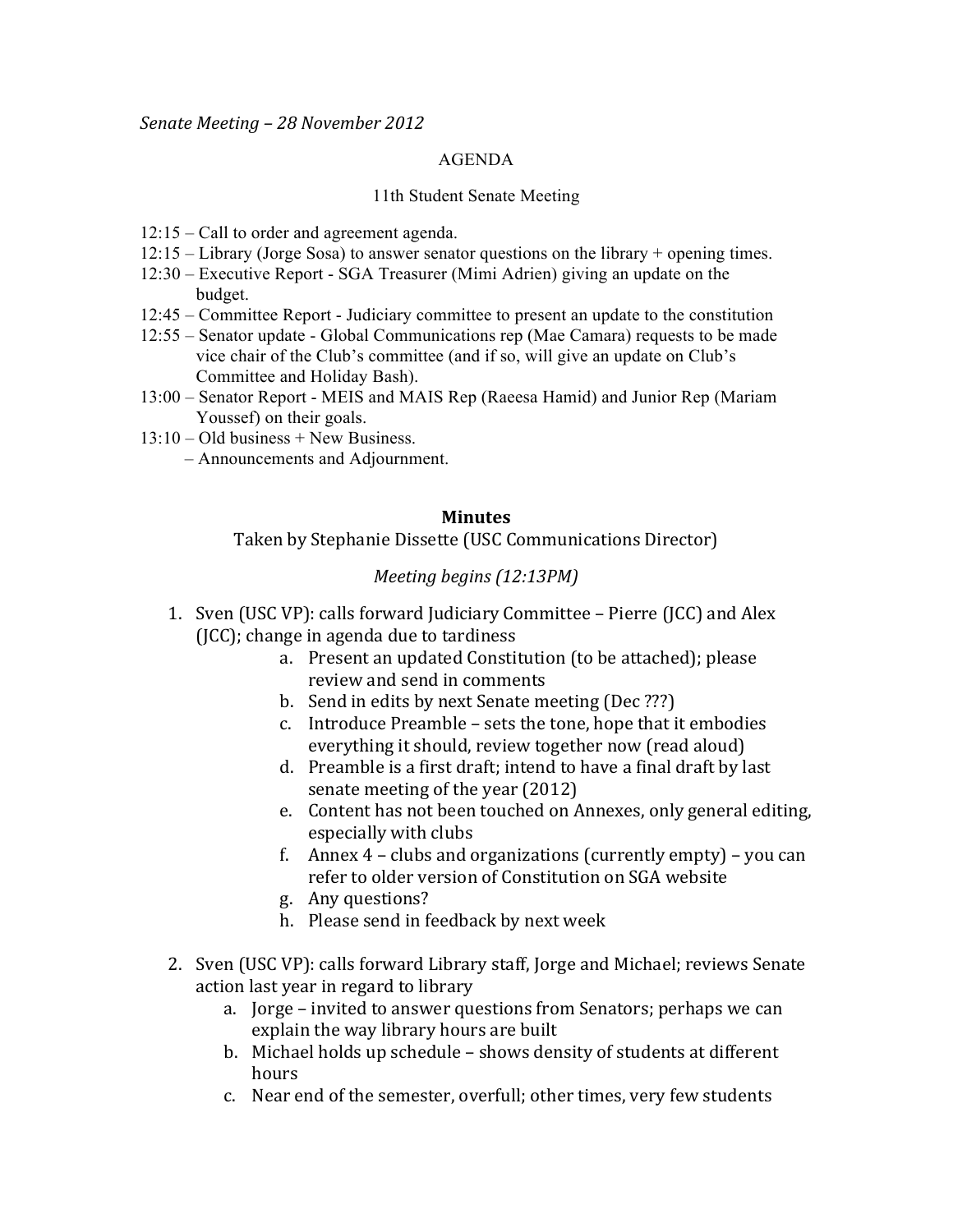- d. Have 100 seats, not enough at end of the semester
- e. Not productive to be open on Friday evenings (for example)
- f. Intend to have hours available when most productive for students
- g. Study hours/rush hours do not include library staff: only guards
- h. Break schedule 1-6PM, one person at library (over spring and fall breaks)
- i. Stephanie (IBA) for finals week, plan is to close at  $3AM$ ; is there a way to stay open until 5AM (instead of having to shift to Grenelle)
- j. Jorge in the past, we've had fewer days of extra hours, but open until 6AM; funding comes from many places, depends on feedback
- k. Michael computer lab (Grenelle) and library try not to overlap extra hours, instead compliment each other
- l. Jorge there's an excel sheet around campus that show the overlap of  $\overline{a}$ hours
- m. Laura (ICP) for economic reasons, I understand why we wouldn't want Grenelle (computer lab) to overlap with library, but we use those resources for different purposes; students need the library for studying, the computer lab for printing/groups/etc. We need more library hours
- n. Michael there are all different ways students like to study (home, library, etc.)
- o. Jorge in the past, under request from the SGA, classrooms were left open as "study halls," in place of closed library, which was easier to arrange
- p. Madison (History) I understand the logistics; however, we have to shuffle all over campus to stay with what is open; and with the density of the student population, I can imagine it getting very cramped
- q. Michael if you look at the statistics,  $100$  people is rare; it's more like 40-50 people, and that does get loud and hot fast in our current library; however, I don't think it's a question of numbers really – max of 40 people after 8PM
- r. Laura (ICP) there's trouble too with students using computers for something other than studying; problem with a study hall is there aren't resources, limits what you can do
- s. Jorge the library has been trying to develop our online resources; our ebook collection is twice as big as our book collection now; you should be able to find more sources without being in the library; fewer and fewer hard-copy reference books, instead developing online resources, with the intention to make research easier; there is a lack of awareness – we need to teach students how to use them
- t. Laura (ICP) you also assume students have their own computers
- u. Michael and if we were to put more computers in the library
- v. Stephanie (IBA) do we already have library hours set for finals? Is it changeable still
- w. Jorge yes, 3AM; very difficult to change now; we met with student representatives (SGA) early in the semester to decide this; this idea of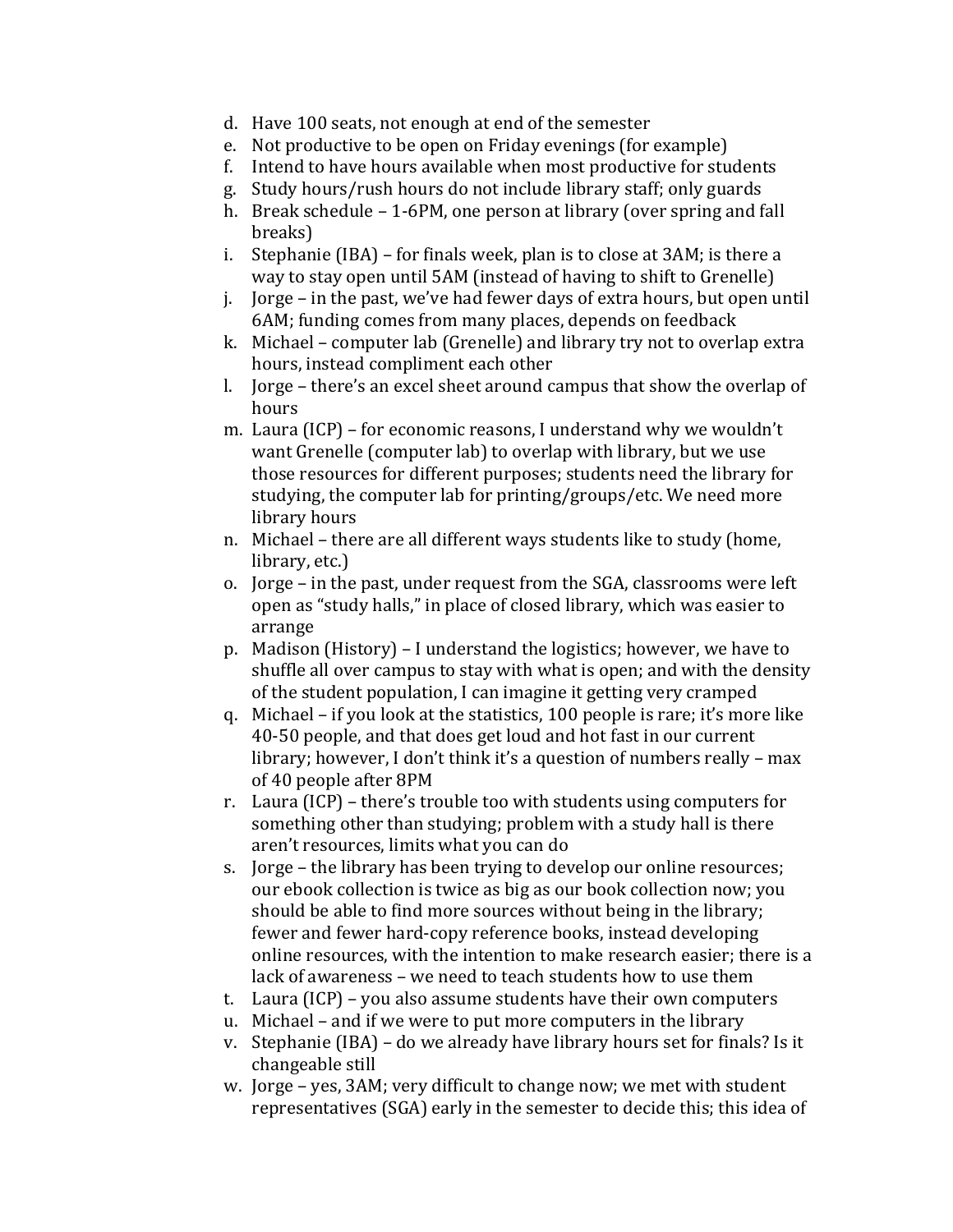spreading over more days with 3AM close seems to be working best; we have already hired the company we will use too

- x. Michael we also notice there aren't enough students that stay until 6AM to make it worth paying the guards
- y. Darcee (MPL/MPPA) have we considered opening earlier during exam week? I am an early riser, and the library is quieter and coffee cheaper than Starbucks
- z. Michael we have thought about it, but asking a staff member to come earlier, we'd have to look into his or her contract; at the moment that's not possible; we would need two staff members to agree; this is a longer term goal to be reached; we did change from 10AM to 9:30AM last semester; it's a matter of administrative problems
- aa. Jorge historically, it was about a year ago that students asked for more hours; this is the 10AM-9:30AM shift, this doesn't have a big financial impact on us, but at  $9:30$ AM, there are only one or two people generally; if there were even ten people at 9:15AM, it would be more productive
- bb. Darcee (MPL/MPPA) at 7:30AM, there aren't any classes starting yet, whereas at 9AM there are classes going; students fight over computers at Combes and Grenelle before classes now
- cc. Jorge if you had many students supporting this, we could look into it; depends number; in my career, people have kept asking for more and more hours, it has continued to improve
- dd. Laura (ICP) especially at AUP, students are used to the American system, 24hours access to libraries and larger sizes and more funding; of course, in France, this isn't normal
- ee. Jorge also legislation is different; in France you cannot leave a student responsible for closing a building, for example
- ff. Michael on our wish list, it would be 24 hours, 7 days a week, but with French law, we cannot function that way; Sundays, for example, we cannot have staff members working
- gg. Jorge Michael and I teach first-bridge, and we find many students coming late, instead of 9AM, 9:30AM; we follow the American system here by starting at 9AM; however, I cannot imagine opening earlier would make a difference
- hh. Stephanie (IBA) for us, it is not about how many students are there, it's about having the resource available, having the option; even if you only help one student, it's worth it
- ii. Adriana (Film) it is also that we pay a similar tuition to students in the states, it's just having an available study space
- jj. Madison (History) it's also for students who don't have internet; Starbucks also only gives you 30 minutes worth of internet; how can we use our online resources even? Having the option is a HIGH priority for students
- kk. Jorge we hear you; if you believe what you are saying, than we need (Dave interrupts: can you be specific please?)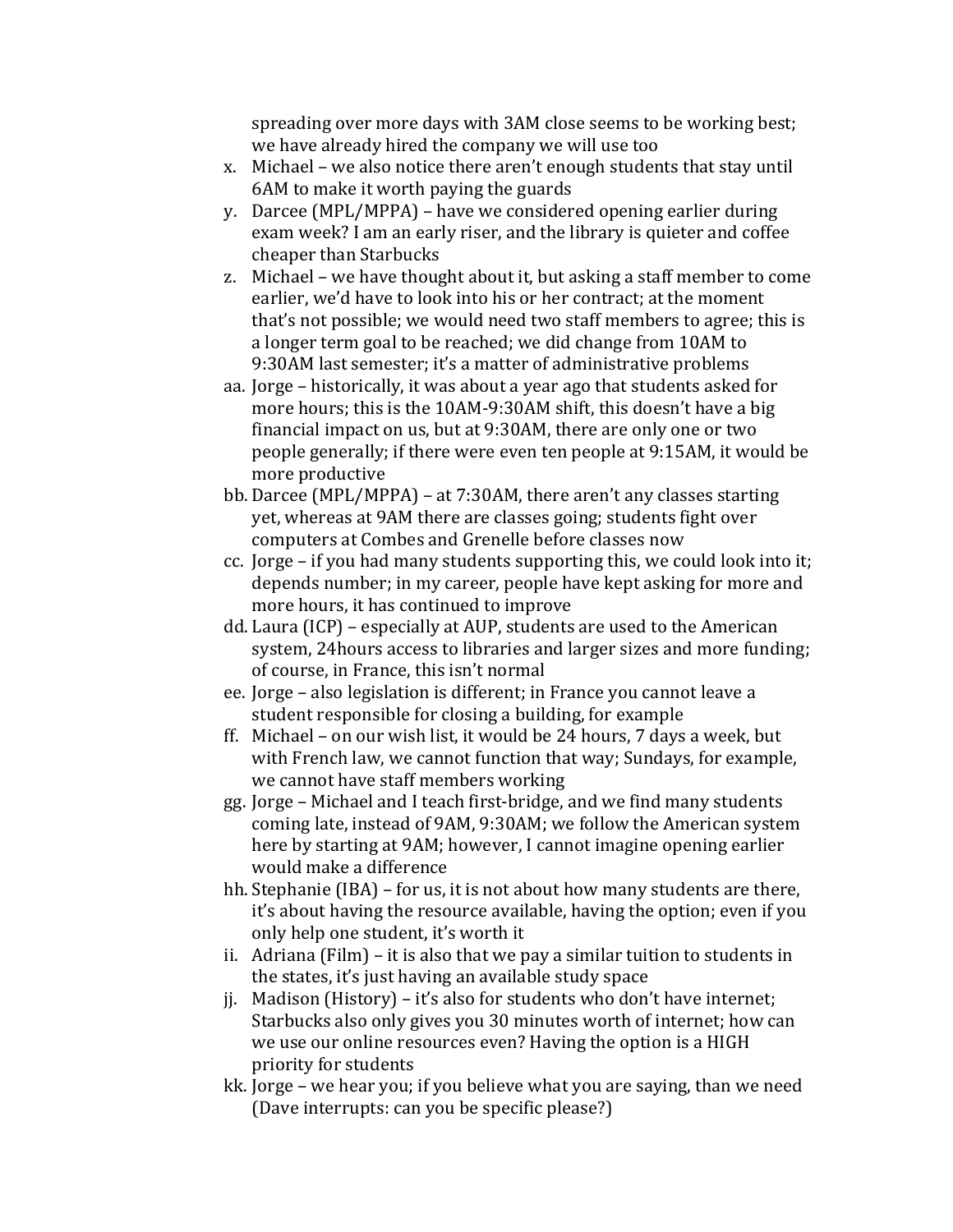- ll. Jorge for example, last year, there was a petition for more hours in  $\blacksquare$ the library; however, there was no structure for it; we need something concrete and specific; we linked the student with the SGA to help her present a proposal, and through the Senate's approval, adding budget to library, this worked out; in fact, this year, we included that extra in our personal budget; you need to try and be realistic; we don't have the manpower or legislative power to open like an American university library
- mm. Laura (ICP) maybe we should inform students more about French libraries; they are often open late, have specialized for different subject; it's free; might be an interesting solution
- nn. Jorge there are various libraries that could help; we recommend libraries outside AUP to students for other options; but I believe if you compare our hours to other libraries, we have the best hours
- oo. Michael please keep in mind, we decide on library hours in the first week in the semester; you should have something concrete by the beginning of the next semester; before the first week of the semester if possible; it's not really feasible to change this semester's hours; once it is scheduled it is written in stone
- pp. Jorge again, we do invite the two SGA Presidents during orientation to meet with us and give us feedback;
- qq. Stephanie (USC Communications) just to reiterate
- rr. Laura (ICP) pressure the school to pay?
- ss. Jorge point of clarification; the money we spent last year, we added to the budget this year
- tt. Sven (USC VP) especially those of you who seem particularly interested in this (Madison, Stephanie, Laura, Darcee) perhaps you should get together specifically and talk about this; you will need to act on this
- uu. Sven (USC VP) unfortunately, we need to move on with our agenda now, thank you for coming
- 3. Sven (USC VP): calls forward Mae  $(GC)$ 
	- a. Here with you today, asking to be voted in as new vice chair for the clubs!committee
	- b. I have already met with Kevin Fore and Mimi (Treasurer) to discuss this responsibility
	- c. I need your approval in order to continue
	- d. Laura (ICP) move to accept Mae (GC) and Vice Chair; Dana (CS) seconds
	- e. Stephanie (IBA) after having missed 3 Senate meetings already, how do you think you will be reliable?
	- f. Mae  $(GC)$  I apologize for missing meetings, however, I have always checked up on the meetings that I have missed
	- g. Laura (ICP) Personally, I don't feel this is a big deal, it does not mean we are not involved or don't care, things happen sometimes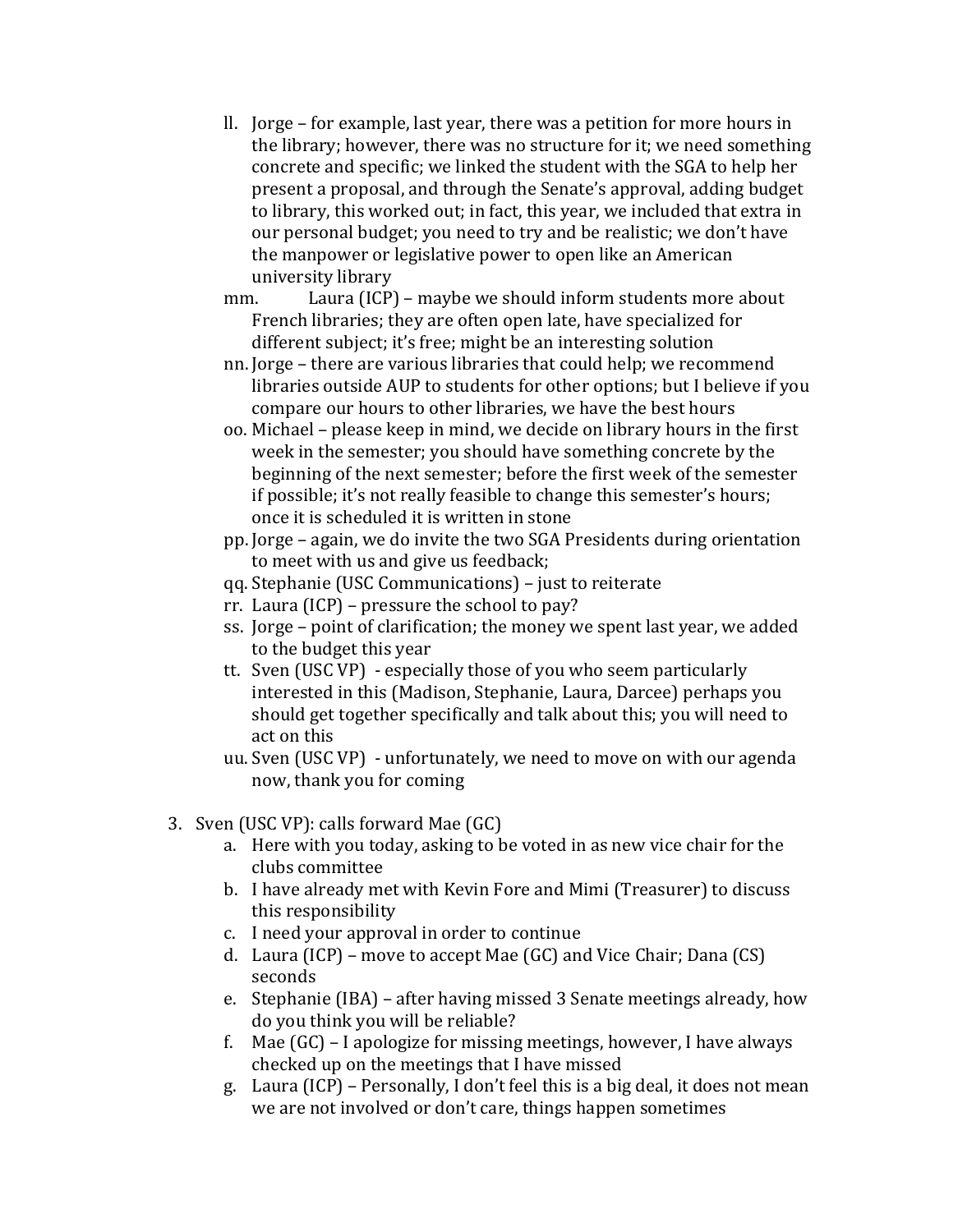- h. Sven (USC VP) point of information, you can discuss this with  $\frac{1}{2}$ Judiciary!Committee
- i. Laura (ICP) move to previous question, accepted
- j. Mae  $(GC)$  voted in unanimously
- k. Mae  $(GC)$  passes out informative cards about the Holiday Bash; quick update, happening on December 6<sup>th</sup>; please come join us; will be back to request budget; idea is to support clubs, plan on having live music; refreshments; requesting a budget of 200 euros; 640 from Alumni Affairs; and 100 euros from Student Affairs
- l. Laura (ICP) is it possible for AUP to get Metro cards to help save money? It's so much cheaper.
- m. Sven (USC VP) point of information, I'm not positive, but I believe you as Senators have the power to work on this
- n. Stephanie (MCT?) it's including Alumni?
- o. Mae (GC) yes, it's a community event, should give clubs a kick start to being even more successful; hopefully, we can be more affective going in the new semester
- p. Darcee (MPL/MPPA) just to clarify, are you asking for us to approve 200 euros today?
- q. Mae  $(GC)$  just, sorry Mimi (Treasurer) isn't here today, but the party is December 6th
- r. Sven (USC VP) in the past, clubs have come themselves to request; now clubs committee does a lot of this to help support; Mae (GC) can request
- s. Laura (ICP) moves to approve 200 euro request; seconded by Adriana (Film) and Darcee (MPL/MPPA)
- t. Stephanie (IBA) doesn't feel comfortable without a more concrete request and breakdown, which we are normally offered
- u. Mae  $(GC)$  it's only
- v. Adriana (Film) normally, I would agree, but I think this is time pressing and more important, so
- w. Laura (ICP) normally I would agree, but since this is for the clubs committee, with Mimi (Treasurer) and Mae (GC) and Kevin Fore asking, it's legitimate, we can be sure it's reasonable
- x. Mae  $(GC)$  I apologize for not having something more concrete, it's a time sensitive issue; I can send a document by tomorrow at the latest for your review
- y. Max (Econ) you mentioned that you get budget from Alumni Affairs and Student Services, what is that money going to?
- z. Kevin Fore point of information; money from them is going to food and wine; we can send a more specific breakdown; extra money would go more to holiday decorations
- aa. Laura (ICP) this event is really important for club visibility, we need this to support our clubs; it's fun, but more important for publicity too
- bb. Max (Econ) last semester, we did this by email later in the day; can we wait until later and vote by email tonight?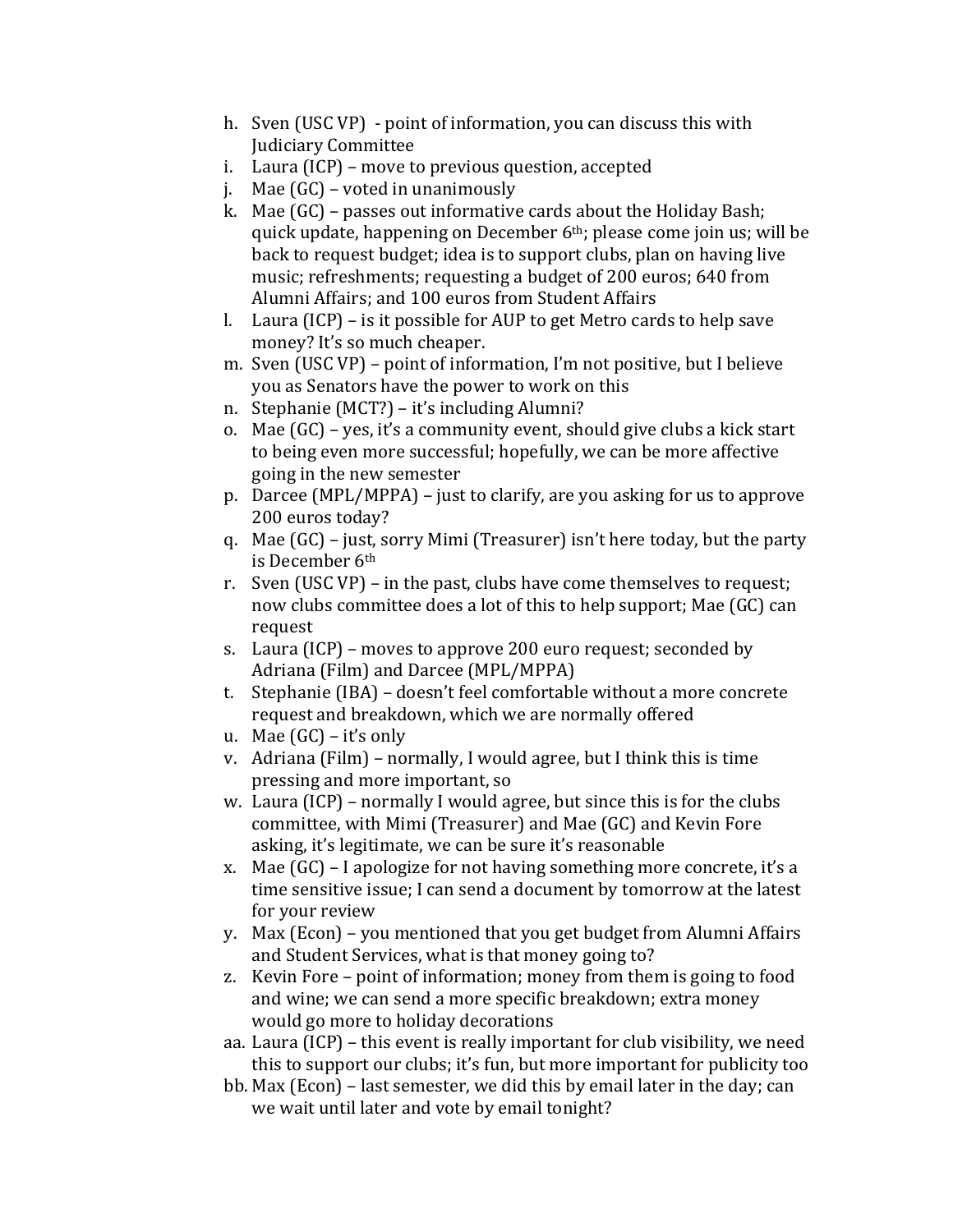- cc. Stephanie (IBA) I would be more comfortable with that
- dd. Darcee (MPL/MPPA) I understand that not having a budget breakdown is not ideal; this sounds like a lot of intense discussion over 200 euro
- ee. Mae  $(GC)$  it would be nice to spend my time more preparing for this event than setting up budget breakdown, but I will if you need it
- ff. Laura (ICP) maybe you can just give a general idea after you purchased/had your event to reassure us later
- gg. Darcee (MPL/MPPA) since the money already involved has been spent on food and wine; all we are considering is decorations, and the breakdown would more be about decorations 200 euro
- hh. Stephanie (IBA) I just think it's important to keep formal record, it's the principle that bothers me;
- ii. Darcee (MPL/MPPA) also, just to reiterate the party is next **Thursday**
- ji. Laura (ICP) yes, the party is next Thursday, clubs have already prepared, administration is involved
- kk. Laura (ICP) move to previous questions
- ll. Budget request passes by majority vote
- mm. Sven (USC VP) if you would want Mae  $(GC)$  to send an update, that is a separate motion
- nn. Laura (ICP) move for Mimi (Treasurer) to present a breakdown of this budget in the form of a request next week; Mae (GC) seconds
- oo. Adriana (Film) moves to previous question
- pp. Motion approved by majority
- qq. Laura (ICP) offers to write request
- 4. Sven (USC VP) calls forward Raeesa (MEIS/MAIS) to represent goals; just to clarify, many departments fall under one
	- a. Introduces herself Middle East and Islamic Studies is program; it's under 10 people and it's a young program; meet in Grenelle always; we don't have an international excursion planned (only graduate program like this)
	- b. Three goals:
		- i. First, have professionals come to talk to us; it's not an employer-friendly major, ask for some guidance
		- ii. Second, plan excursions in Paris, this could include all student body
		- iii. Third, tried to plan a trip to Beirut during spring break, depends on political situation more than anything; budget later
- 5. New and old business:
	- a. Adriana (Film) can I use my Senator budget anytime I want?
	- b. Sven  $(USC VP)$  yes,
	- c. Stephanie (MCT?) What exactly is the budget?
	- d. Kevin Fore Mimi (Treasurer) needs to clarify this (50-100 euro)